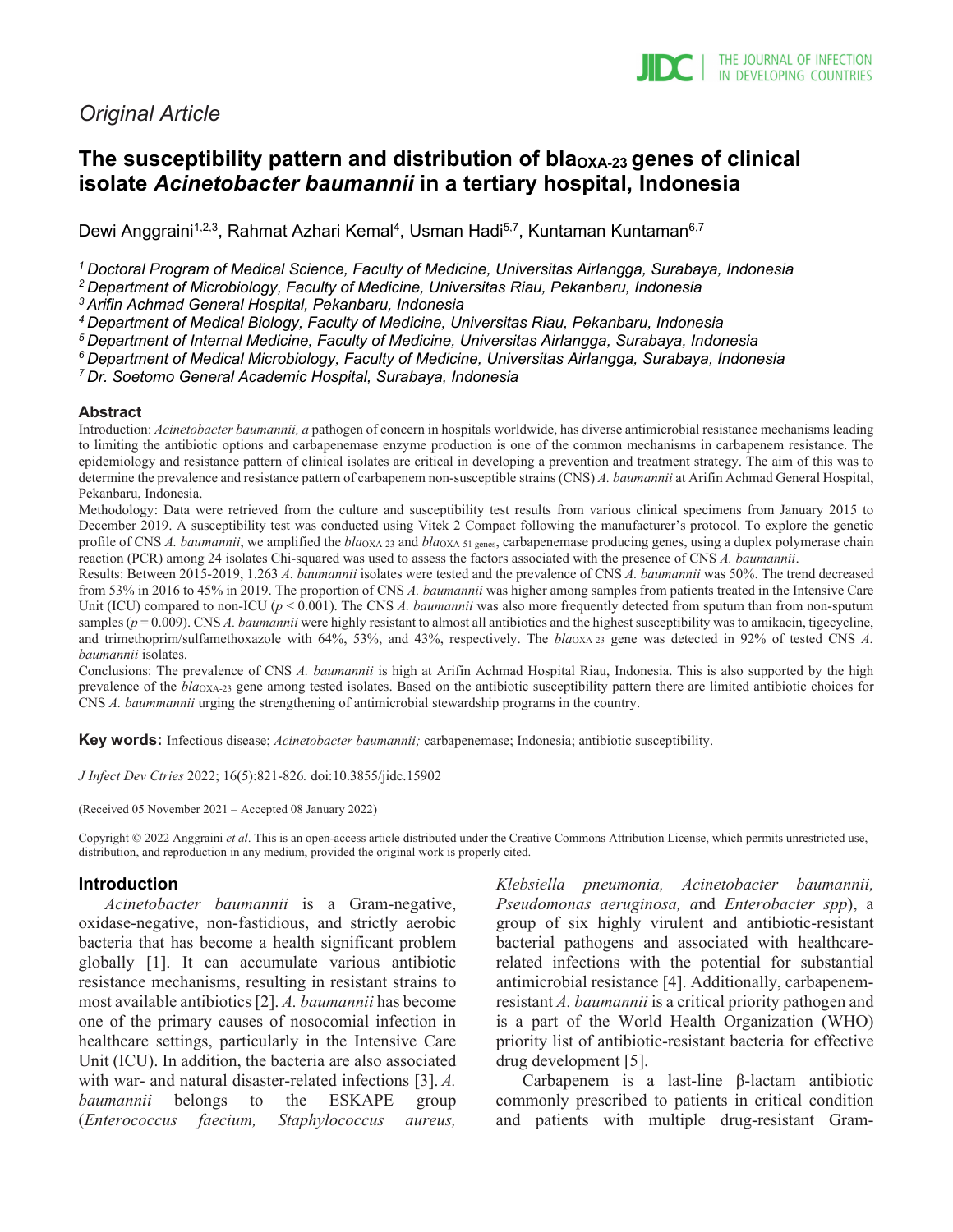negative bacterial infections [6,7]. The prevalence of carbapenem non-susceptible (CNS) *A. baumannii* is high globally [7]. Carbapenem resistance increases the risk of mortality in a patient with *A. baumannii* infection [8]*.* The main mechanism of resistance to carbapenem is the production of carbapenemase enzyme. The dominant carbapenemase gene in *A. baumannii* is  $bla_{OXA-23}$ . There is also  $bla_{OXA-51}$  in the carbapenemase gene intrinsic in *A. baumannii*; therefore, it is usually used to identify this bacteria [9– 13].

In low- and medium-income countries (LMICs) in the South and Southeast Asia region, the prevalence of CNS *A. baumannii* is reportedly high [7]. Studies on multi-drug resistant *A. baumannii* in Indonesia are still limited. This study aimed to determine the prevalence and antibiotic susceptibility pattern of CNS *A. baumannii* in a tertiary teaching hospital, Pekanbaru, Indonesia.

# **Methodology**

## *Research design*

A cross-sectional study was conducted at Arifin Achmad General Hospital. Data for culture examination and susceptibility test results from various clinical specimens between  $1<sup>st</sup>$  January 2015 and 31 $<sup>st</sup>$ </sup> December 2019 were retrieved retrospectively from the Microbiology Department and Clinical Pathology Laboratory of Arifin Achmad General Hospital. Samples with incomplete data such as data without antibiotic susceptibility test results, source of the sample, and type of specimen were excluded. To confirm the CNS *A. baumannii,* a duplex polymerase chain reaction (PCR) was conducted to detect the  $bla<sub>OXA-51</sub>$  and  $bla<sub>OXA-23</sub>$  genes.

## *Antibiotic susceptibility test and definition of CNS A. baumannii*

*A. baumannii* isolates were a collection from the routine procedure at the Laboratory of Microbiology in this hospital. Specimens were inoculated onto blood agar and MacConkey agar, incubated at 37 °C overnight, and a suspected colony of non-fermenter were selected for further identification. The diagnosis and antimicrobial susceptibility testing was conducted by VITEK 2 Compact automated diagnostic machine (VK2C19207) (Biomerieux, Marcy-l'Etoile, France). Antibiotics tested were amikacin, ceftazidime, ciprofloxacin, ceftriaxone, cefazoline, cefepime, gentamycin, meropenem, ampicillin/sulbactam, trimethoprim/sulfamethoxazole, tigecycline, and piperacillin/tazobactam. CNS *A. baumannii* was

defined as *A. baumannii* which was not sensitive to meropenem, imipenem, or doripenem. However, in this study we performed the susceptibility test for meropenem only due to the limitation of the available AST card of VITEK 2 in the country: AST GN93 only was available. Therefore, CNS *A. baumannii* in this study represents meropenem non-susceptible strain *A. baumannii* only.

## *Amplification of blaOXA-51 and blaOXA-23*

All CNS *A. baumannii* isolates from August 2019 were subjected to a confirmation test. There were 24 CNS *A. baumannii* isolates between 1<sup>st</sup> and 31<sup>st</sup> August 2019 and were used for confirmation PCR by detecting  $bla<sub>OXA-51</sub>$  and  $bla<sub>OXA-23</sub>$  genes. The genomic DNA was extracted with Wizard Genomic DNA Kit (Promega, Madison, USA) according to manufacturer instructions. The PCR amplification of *bla*<sub>OXA-51</sub> and *bla*<sub>OXA-23</sub> genes were conducted using a set of primers available from a previous study [14]. The 2X GoTaq Green Master-Mix (Promega, Madison, USA) was used for the PCR amplification. The amplification conditions were: initial denaturation at 95 ºC for 2 minutes, followed by 33 cycles of 95 ºC for 25 seconds, 57 ºC for 40 seconds, and 72 ºC for 50 seconds, with the final elongation at 72 ºC for 5 minutes. The PCR products were analyzed by electrophoresis in  $2\%$  (w/v) agarose gel stained with GelRed Nucleic Acid Gel Stain with BenchTop DNA ladder 100 bp (Promega, Madison, USA). Electrophoresis result was visualized using the GelDoc system (Biorad, Hercules, USA). The sizes of *bla*<sub>OXA-51</sub> and  $bla_{\text{OX}}$ <sub>23</sub> were 353 base-pairs (bps) and 501 bps, respectively. Positive control was obtained from the Clinical Microbiology Laboratory, Department of Microbiology, Faculty of Medicine, Universitas Indonesia in Jakarta. The positive control isolate has been confirmed to harbor *bla*OXA-51 and *bla*OXA-23 in Erasmus MC, Netherlands.

## *Data analysis*

The data on antibiotic susceptibility, wards, and specimen type were retrieved from WHONET 5.6 software. Plausible factors associated with the presence of CNS *A. baumannii* such as type of wards, unit and type of sample were assessed using the Chi-squared test.

## *Ethical consideration*

The protocol of this study was approved by the Ethical Committee Medical Faculty, Universitas Riau (#090/UN.19.5.1.1.8/UEPKK/2019).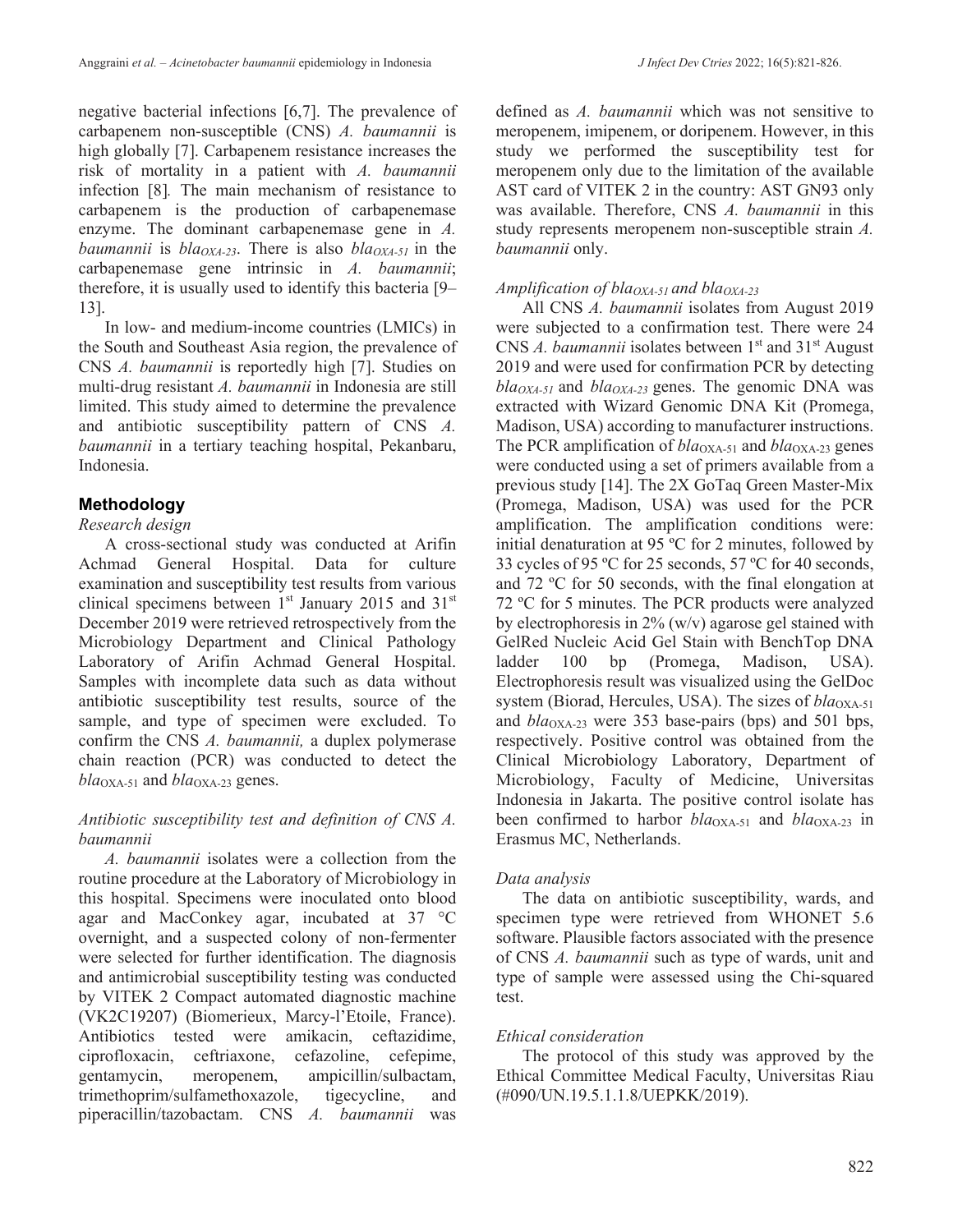### **Results**

Between 2015 and 2019, 1,263 *A. baumannii* isolates were tested of which 632 (50.0%) isolates were CNS *A. baumannii*. The prevalence of CNS *A. baumannii* between 2015 and 2019 is presented in Figure 1. The percentage of CNS *A. baumannii* decreased from 53% in 2018 to 45% in 2019. However, statistical analysis indicated no statistically significant difference in the prevalence of CNS *A. baumannii* throughout the study period,  $p = 0.160$  (Table 1).

The distribution of CNS *A. baumannii* and carbapenem-susceptible (CS) *A. baumannii* based on the types of ward and type of specimen are presented in Table 1. Our data suggested that *CNS A. baumannii* had different prevalence based on the type of ward ( $p <$ 0.001). CNS *A. baumannii* isolates obtained from the ICU had a higher prevalence than in non-ICU wards (*p* < 0.001). In the non-ICU and outpatient units, CS *A. baumannii* was more prevalent with  $p < 0.001$  and  $p =$ 0.033, respectively.

Our data also suggested that there was a significant difference between *CNS A. baumannii* prevalence based on the type of specimen ( $p = 0.001$ ) (Table 1). CNS *A. baumannii* was found more often in sputum than in non-sputum samples ( $p = 0.009$ ). In contrast, CNS *A. baumannii* had less prevalent in urine samples compared to non-urine samples ( $p = 0.002$ ).

The antimicrobial susceptibility patterns of *A. baumannii,* CS *A. baumannii,* and CNS *A. baumannii* are presented in Table 2. The antimicrobial susceptibility of all isolates (both CS and CNS *A baumannii)* was high against amikacin, tigecycline, and trimethoprim/sulfamethoxazole, 78%, 73%, and 56%, respectively. The susceptibility of CNS *A. baumannii*  **Figure 1.** Prevalence of carbapenem non-susceptible *A. baumannii* at Arifin Achmad General Hospital between 2015-  $2019$  (n = 1,263).



was lower compared to CS *A. baumannii* for all antibiotics. For example, only 64% of CNS *A. baumannii* were sensitive to amikacin while 93% of CS *A. baumannii* were sensitive to this antibiotic. Similarly, the susceptibility to tigecycline and trimethoprim/sulfamethoxazole were also lower among CNS *A. baumannii* than CS *A. baumannii,* 53% *vs*. 93% and 45% *vs.* 68%, respectively (Table 2).

Confirmation of *A. baumannii* and the presence of carbapenemase gene among CNS *A. baumannii* was conducted using duplex PCR targeting the *bla*<sub>OXA-51</sub> and *bla*OXA-23, respectively and the results are presented in Table 3. All isolates harbored the intrinsic *bla*<sub>OXA-51</sub> gene, confirming the identification as *A. baumannii.*  The  $bla_{\text{OX}A-23}$  was identified in 92% out of 24 tested CNS *A. baumannii* isolates.

| <b>Table 1.</b> Distribution of carbapenem susceptible and non-susceptible A, baumannii based on unit source and specimen type $(n = 1.263)$ . |             |                        |       |                 |
|------------------------------------------------------------------------------------------------------------------------------------------------|-------------|------------------------|-------|-----------------|
| Variable                                                                                                                                       | . baumannii | $CS\,A$<br>. baumannii | Total | <i>p</i> -value |
| $V_{\alpha\alpha\mu}$                                                                                                                          |             |                        |       | <u>ስ 1ሪስ</u>    |

| v ariabie               | Слэ <i>д, ошитанн</i> | Сэ А. ошитаппа | 1 otal       | <i>p</i> -vaiue |
|-------------------------|-----------------------|----------------|--------------|-----------------|
| Year                    |                       |                |              | 0.160           |
| 2015                    | 146 (53%)             | 128 (47%)      | 274 (100%)   |                 |
| 2016                    | 124(46%)              | 146(54%)       | 270 (100%)   |                 |
| 2017                    | 128 (53%)             | 115(47%)       | 243 (100%)   |                 |
| 2018                    | 131 (53%)             | 117(47%)       | 248 (100%)   |                 |
| 2019                    | 103(45%)              | 125(55%)       | 228 (100%)   |                 |
| <b>Type of ward</b>     |                       |                |              | ${}_{0.001}$    |
| Intensive Care Unit     | 299 (68%)             | 142 (32%)      | 441 (100%)   | ${}_{0.001}$    |
| Non-Intensive Care Unit | $280(40\%)$           | 418 (60%)      | 698 (100%)   | ${}< 0.001$     |
| Outpatient unit         | $38(40\%)$            | 57 (60%)       | $95(100\%)$  | 0.033           |
| Others                  | 15(52%)               | 14(48%)        | $29(100\%)$  | 0.001           |
| <b>Specimen type</b>    |                       |                |              | 0.001           |
| Pus                     | 225 (48%)             | 244 (52%)      | 469 (100%)   | 0.259           |
| <b>Blood</b>            | 67(53%)               | 60(47%)        | $127(100\%)$ | 0.519           |
| Sputum                  | 316(54%)              | 269 (46%)      | 585 (100%)   | 0.009           |
| Urine                   | 8(24%)                | 26(76%)        | $34(100\%)$  | 0.002           |
| Others                  | 16(33%)               | 32(67%)        | 48 (100%)    | 0.001           |
| Total                   | 632 (50%)             | 631 (50%)      | 1263 (100%)  |                 |
|                         |                       |                |              |                 |

CNS: carbapenem non-susceptible; CS: carbapenem susceptible.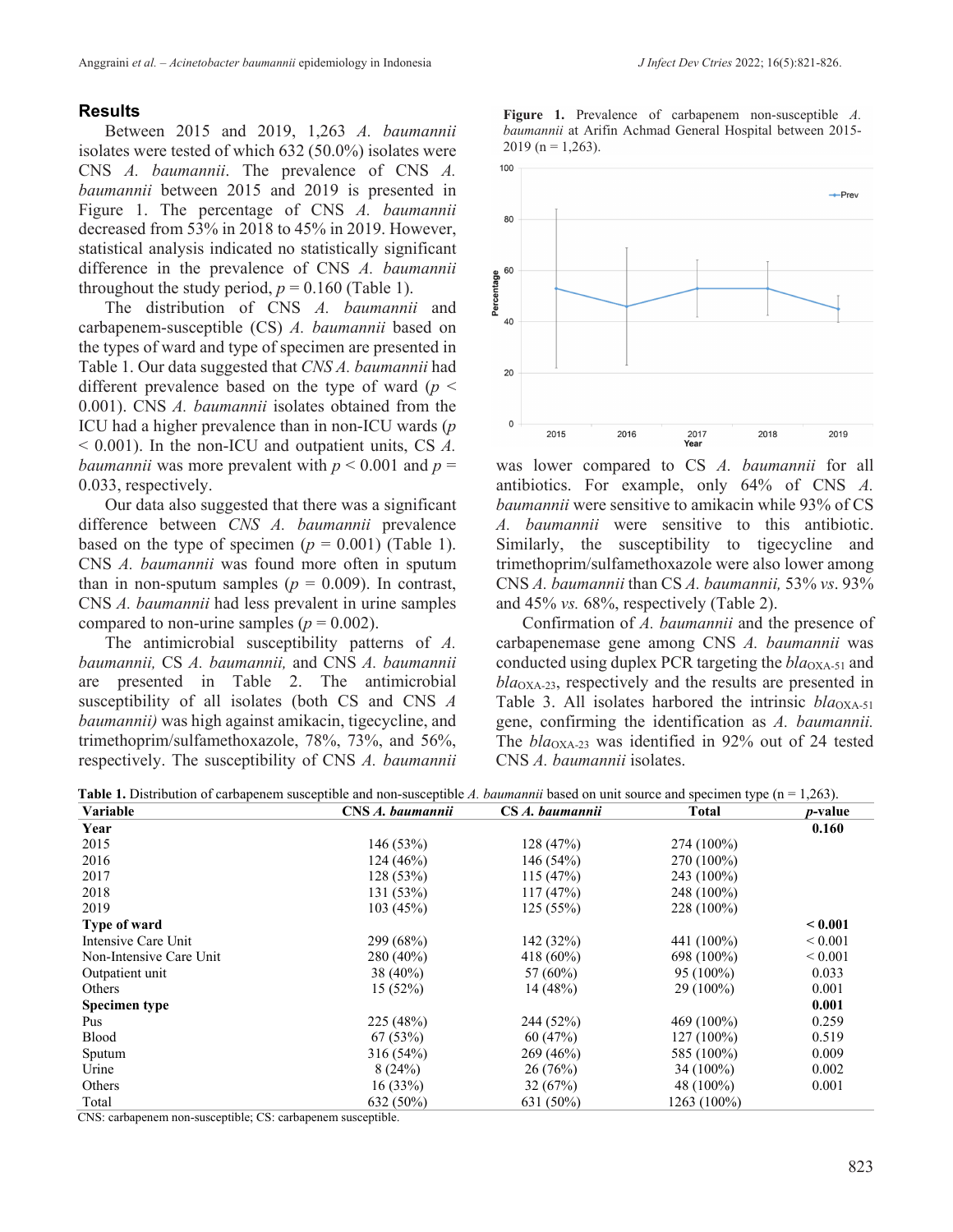### **Discussion**

The prevalence of CNS *A. baumannii* varies among geographical locations and types of surveillance studies conducted. A study found that the prevalence of CNS *A. baumannii* was high globally ranging from 73% in South Africa to 97% in Mexico [15]. In Asia, the prevalence of CNS *A. baumannii* was approximately 40% in India [7], between 43–92% in Vietnam [7], between 17–98% in Nepal [7], and 50% in Singapore [16]. Some studies suggested an increase in CNS *A. baumannii* prevalence in some countries in Southeast Asia such as Malaysia [17,18], the Philippines [19], and Thailand [20]. The prevalence of CNS *A. baumannii* in our study significantly decreased from 53% in 2018 to 45% in 2019 after the Antimicrobial Stewardship Program (ASP) started in Arifin Achmad General Hospital in 2016. The ASP consisted of education as well as the establishment of antimicrobial guidelines and restrictions. The ASP might directly contribute to the decreased trend of CNS *A. baumannii* prevalence in the hospital.

Our data suggested that the prevalence of CNS *A. baumannii* was different based on the type of ward or unit. The samples from patients treated in the ICU had a higher CNS *A. baumannii* compared to those treated in non-ICU and outpatient units where the CS *A. baumannii* was more prevalent. It is not surprising since most of those patients treated in the ICU had a longer duration of stay in the hospital than other units and therefore had a higher chance to have a healthcareassociated infection. A systematic review and metaanalysis in Southeast Asian countries found that one of the most common microorganisms associated with healthcare-associated infections was *A. baumannii* [21]. A study found that some of the risk factors of CNS *A. baumannii* infection include having surgery, central catheter, tracheostomy, mechanical ventilation, enteral feeding, treatment with third-generation cephalosporin,

|  |  |  |  |  |  | J Infect Dev Ctries 2022; 16(5):821-826. |
|--|--|--|--|--|--|------------------------------------------|
|--|--|--|--|--|--|------------------------------------------|

Table 3. Detection of *bla<sub>OXA51</sub>* and *bla<sub>OXA-23</sub>* genes among CNS *A. baumannii* (n = 24).

| <b>PCR-result</b> | $bla_{\rm OXA-51}$ | $bla_{\rm OXA-23}$ |  |
|-------------------|--------------------|--------------------|--|
| Positive          | 24 (100%)          | 22(92%)            |  |
| Negative          | $0(0\%)$           | 2(8%)              |  |
| Total             | 24 (100%)          | $24(100\%)$        |  |

fluoroquinolone, or carbapenem antibiotics [22]. Eighteen years of data from a tertiary teaching hospital also found that the infection of CNS *A. baumannii* occurred more in the ICU patients [23].

Our data also suggested that the CNS *A. baumannii*  was more prevalent in sputum and less in urine. In humans, *A. baumannii* could colonize the skin, wounds, respiratory, and gastrointestinal tracts [24]. Frequent clinical manifestations of *A. baumannii* infection are pneumonia, in particular ventilator-associated pneumonia (VAP) and sepsis [25]. It is possible that the CNS *A. baumannii* isolates obtained from VAP and/or sepsis patients in the ICU had the risk of being infected by resistant bacteria including CNS *A. baumannii.*

Antibiotic choices for infection caused by CS *A. baumannii* are ceftazidime, carbapenems, piperacillin/tazobactam, aminoglycosides, quinolones, or cefepime, either single or in combination [26]. Isolates in our current study showed poor susceptibility to these first-line antibiotics, less than 50%. The Meropenem Yearly Susceptibility Test Information Collection (MYSTIC) in the USA in 2018, showed that 68.1% of *Acinetobacter* isolates were resistant to ceftazidime and 73.4% to ciprofloxacin [27]. The result was significantly higher than the data in 2017, which was 30% and 40%, respectively [27]. Treatment choice for *A. baumannii* resistant to those antibiotics becomes limited. Colistin becomes an option besides minocycline and tigecycline [26,28]. Our data did not include colistin and minocycline susceptibility due to

| Table 2. Antibiotic sensitivity pattern of A. baumannii. |  |  |  |
|----------------------------------------------------------|--|--|--|
|----------------------------------------------------------|--|--|--|

| <b>Antibiotic</b>             | <i>A. baumannii</i> (n = 1,263) | $CNS A$ , baumannii (n = 632) | $CS A.$ baumannii (n=631) |
|-------------------------------|---------------------------------|-------------------------------|---------------------------|
|                               | <b>Sensitive</b>                | <b>Sensitive</b>              | <b>Sensitive</b>          |
| Amikacin                      | 78%                             | 64%                           | 93%                       |
| Ceftazidime                   | 26%                             | $1\%$                         | 50%                       |
| Ciprofloxacin                 | 34%                             | 11%                           | 56%                       |
| Ceftriaxone                   | $4\%$                           | $1\%$                         | $7\%$                     |
| Cefazoline                    | $0\%$                           | $0\%$                         | $1\%$                     |
| Cefepime                      | 31%                             | 5%                            | 58%                       |
| Gentamycin                    | 36%                             | 12%                           | 60%                       |
| Meropenem                     | 50%                             | $0\%$                         | 100%                      |
| Ampicillin/sulbactam          | 44%                             | 8%                            | 81%                       |
| Trimethoprim/sulfamethoxazole | 56%                             | 45%                           | 68%                       |
| Tigecycline                   | 73%                             | 53%                           | 93%                       |
| Piperacillin/tazobactam       | 31%                             | 7%                            | 57%                       |

CNS: carbapenem non-susceptible; CS: carbapenem susceptible.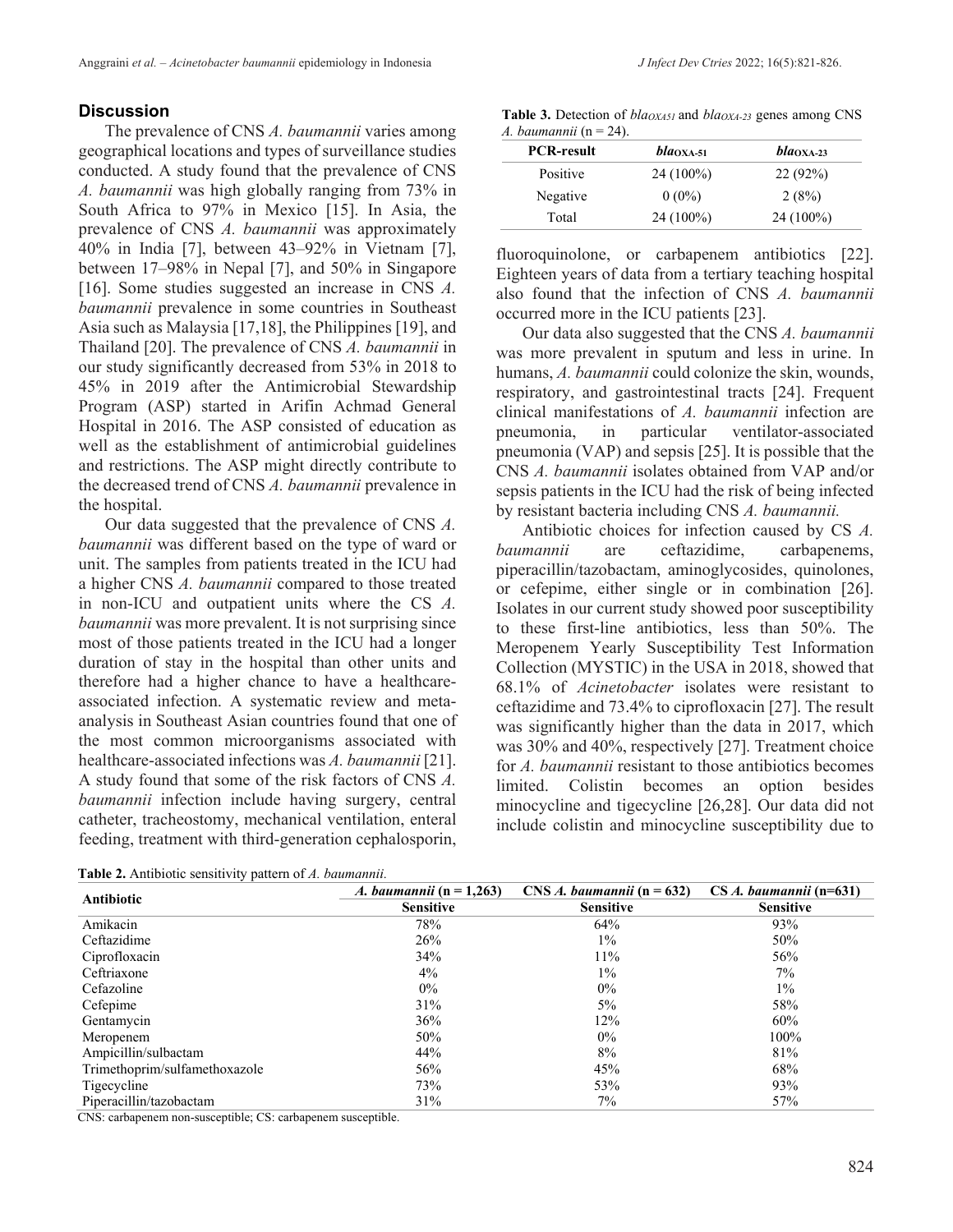the unavailability of both antibiotics in Indonesia. The high prevalence of CNS *A. baumannii* in our study highlights the need for a supply of colistin in the country. The susceptibility test is also needed due to the report of increasing colistin resistance observed in several studies [29].

*A. baumannii* has several antibiotic resistance mechanisms, mainly antibiotic hydrolysis by producing ß-lactamase enzymes such as carbapenemase. The encoding gene of this enzyme can be native intrinsic such as *bla*<sub>OXA-51</sub> or acquired such as *bla*<sub>OXA-23</sub> [7]. Another resistance mechanism includes outer membrane protein (OMP) modification to reduce the permeability of antibiotics and to serve as a multi-drug efflux pump [7]. Our present study showed the prevalence of the  $bla_{\text{OXA-23}}$  gene was high (92%) among CNS *A. baumannii* isolates. The *bla*<sub>OXA-23</sub> gene codes for class D carbapenemase, oxacillinase, which is the main carbapenemase found worldwide [10]. Several groups of carbapenemases have been identified in *A. baumannii* so far including metallo-beta-lactamases (VIM, IMP, and SIM) that were sporadically reported in several countries [10]. Recently *A. baumannii*  carrying the NDM1 gene was also reported in India [10]. Further study is needed to detect those carbapenemase-related genes in Indonesia since only 92% of the tested CNS *A. baumannii* isolates harbored the *bla*<sub>OXA-23</sub> gene.

There are some limitations of the study that need to be discussed. The number of the samples tested for molecular confirmation was relatively small; however, the prevalence of the  $bla_{OXA-23}$  gene among CNS *A*. *baumannii* isolates found in this study is similar to other studies in Indonesia including in Jakarta (91.8%) [30], Yogyakarta (82.4%) [31], and those from South and Southeast Asia countries [7]. The clinical diagnoses of the samples were not available from the database due to the IT system. Therefore, further comprehensive analysis for example to see the distribution of CNS *A. baumannii* based on clinical diagnoses is needed. In this study, the CNS *A. baumannii* was defined as *A. baumannii* that was not sensitive to the meropenem only and there were no sensitivity tests conducted imipenem, or doripenem. Therefore, CNS *A. baumannii*  in this present study is a meropenem non-susceptible strain of *A. baumannii.* 

## **Conclusions**

CNS *A. baumannii* has become a problem in Arifin Achmad Hospital, Indonesia, particularly in patients treated in the ICU. Most CNS *A. baumannii* isolates are antimicrobial-resistant and have the highest susceptibility to amikacin, tigecycline, and trimethoprim/sulfamethoxazole. The vast majority (92%) of the CNS *A. baumannii* isolates harbored the *bla*OXA-23 gene. Efficient implementation of infection prevention and control, as well as antibiotic stewardship programs, are required, in the hospitals, to tackle the growing multi-resistant *A. baumannii* in Indonesia.

#### **Acknowledgements**

This study was supported by the Faculty of Medicine, Universitas Riau, Pekanbaru, Indonesia. The authors would like to thank the Dean of Faculty of Medicine, Universitas Riau, Director of Arifin Achmad Hospital, as well as Dr. Fajri Marindra for statistical analysis, and Dr. Nadia for technical assistance.

#### **References**

- 1. Nasr P (2020) Genetics, epidemiology, and clinical manifestations of multidrug-resistant *Acinetobacter baumannii*. J Hosp Infect 104: 4–11.
- 2. Lolans K, Rice TW, Munoz-Price LS, Quinn JP (2006) Multicity outbreak of carbapenem-resistant *Acinetobacter baumannii* isolates producing the carbapenemase OXA-40. Antimicrob Agents Chemother 50: 2941–2945.
- 3. Weiner LM, Webb AK, Limbago B, Dudeck MA, Patel J, Kallen AJ, Edwards JR, Sievert DM (2016) Antimicrobialresistant pathogens associated with healthcare-associated infections: Summary of data reported to the National Healthcare Safety Network at the Centers for Disease Control and Prevention, 2011-2014. Infect Control Hosp Epidemiol 37: 1288–1301.
- 4. De Rosa FG, Corcione S, Pagani N, Di Perri G (2015) From ESKAPE to ESCAPE, from KPC to CCC. Clin Infect Dis Off Publ Infect Dis Soc Am 60: 1289–1290.
- 5. Tacconelli E, Carrara E, Savoldi A, Harbarth S, Mendelson M, Monnet DL, Pulcini C, Kahlmeter G, Kluytmans J, Carmeli Y, Ouellette M, Outterson K, Patel J, Cavaleri M, Cox EM, Houchens CR, Grayson ML, Hansen P, Singh N, Theuretzbacher U, Magrini N, WHO Pathogens Priority List Working Group (2018) Discovery, research, and development of new antibiotics: The WHO priority list of antibiotic-resistant bacteria and tuberculosis. Lancet Infect Dis 18: 318–327.
- 6. Silva MCB, Werlang MHB, Vandresen DF, Fortes PCN, Pascotto CR, Lúcio LC, Ferreto LED (2022). Genetic, antimicrobial resistance profile and mortality rates of *Acinetobacter baumannii* infection in Brazil: A systematic review. Narra J 2: e68.
- 7. Hsu L-Y, Apisarnthanarak A, Khan E, Suwantarat N, Ghafur A, Tambyah PA (2017) Carbapenem-resistant *Acinetobacter baumannii* and *Enterobacteriaceae* in South and Southeast Asia. Clin Microbiol Rev 30: 1–22.
- 8. Lemos EV, de la Hoz FP, Einarson TR, McGhan WF, Quevedo E, Castañeda C, Kawai K (2014) Carbapenem resistance and mortality in patients with *Acinetobacter baumannii* infection: systematic review and meta-analysis. Clin Microbiol Infect 20: 416–423.